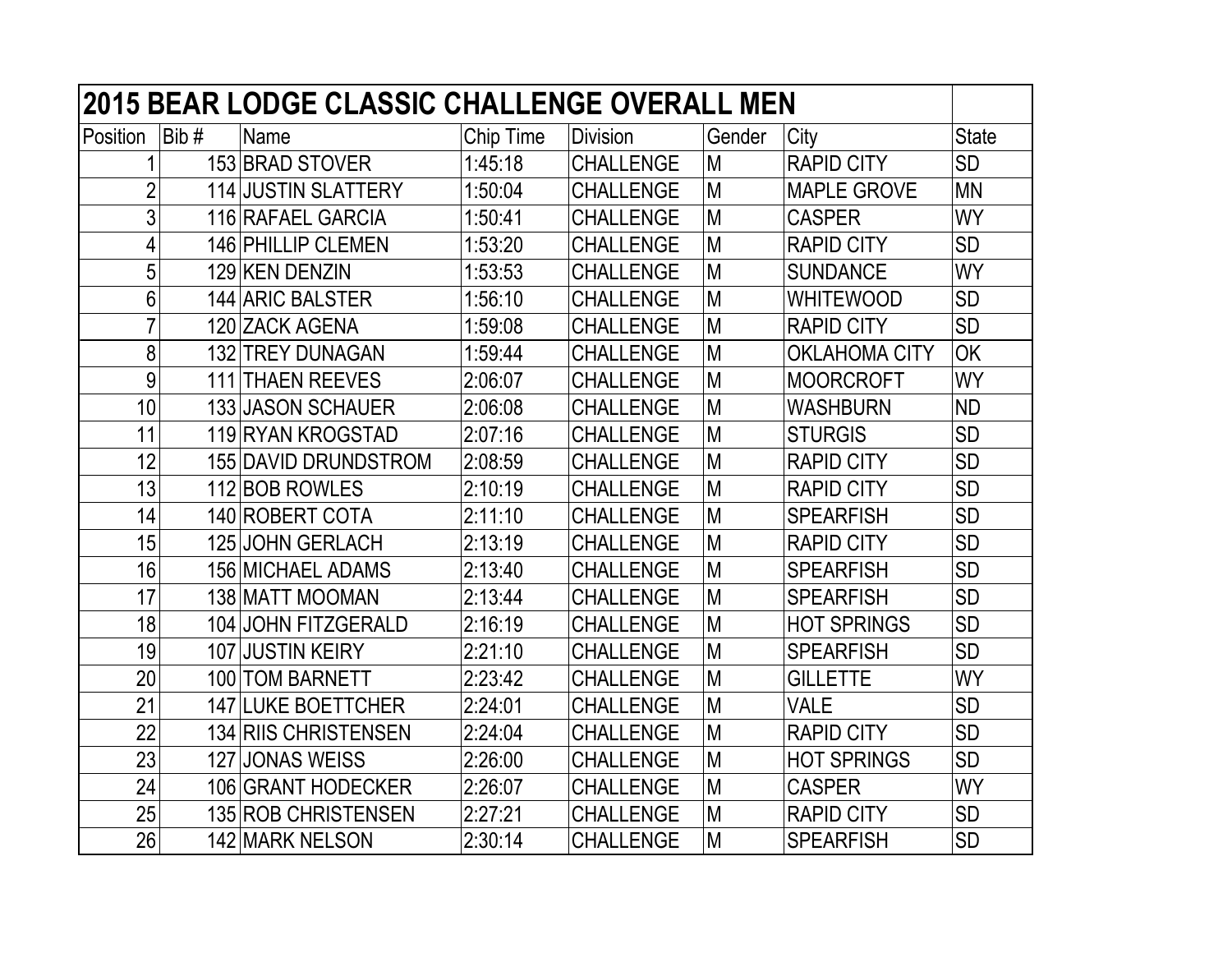| Position | Bib# | Name                      | Chip Time | <b>Division</b>  | Gender | City                | <b>State</b> |
|----------|------|---------------------------|-----------|------------------|--------|---------------------|--------------|
| 27       |      | 128 ALAN CHRISTENSEN      | 2:32:19   | <b>CHALLENGE</b> | ΙM     | <b>SPEARFISH</b>    | <b>SD</b>    |
| 28       |      | 176 JOHN SCHEUERMANN      | 2:32:57   | <b>CHALLENGE</b> | M      | <b>ROCHESTER</b>    | <b>MN</b>    |
| 29       |      | 122 BRYAN HAIVALA         | 2:34:20   | <b>CHALLENGE</b> | M      | <b>SPEARFISH</b>    | <b>SD</b>    |
| 30       |      | <b>117 DAVID URBANIAK</b> | 2:36:45   | <b>CHALLENGE</b> | M      | <b>PORTLAND</b>     | <b>OR</b>    |
| 31       |      | 126 SETH KEENE            | 2:38:52   | <b>CHALLENGE</b> | M      | <b>RAPID CITY</b>   | <b>SD</b>    |
| 32       |      | 152 ANDREW WORLEY         | 2:39:31   | <b>CHALLENGE</b> | M      | <b>RAPID CITY</b>   | <b>SD</b>    |
| 33       |      | <b>151 NICK CATON</b>     | 2:42:30   | <b>CHALLENGE</b> | M      | <b>SPEARFISH</b>    | <b>SD</b>    |
| 34       |      | 108 RAY KLAUDT            | 2:46:11   | <b>CHALLENGE</b> | M      | <b>SPEARFISH</b>    | <b>SD</b>    |
| 35       |      | 157 MATT SCHUMACHER       | 2:56:34   | <b>CHALLENGE</b> | M      | <b>RAPID CITY</b>   | <b>SD</b>    |
| 36       |      | 145 MIKE KAHLEA           | 3:07:17   | <b>CHALLENGE</b> | M      | <b>BELLE FOUCHE</b> | <b>SD</b>    |
| 37       |      | 118 GEODY VANDEWATER      | 3:20:07   | <b>CHALLENGE</b> | M      | <b>STURGIS</b>      | <b>SD</b>    |
| 38       |      | 154 JACOB HOLST           | 3:37:53   | <b>CHALLENGE</b> | M      | <b>RAPID CITY</b>   | <b>SD</b>    |
| 39       |      | 113 MATT SCHUMACHER       | 4:01:13   | <b>CHALLENGE</b> | ΙM     | <b>RAPID CITY</b>   | <b>SD</b>    |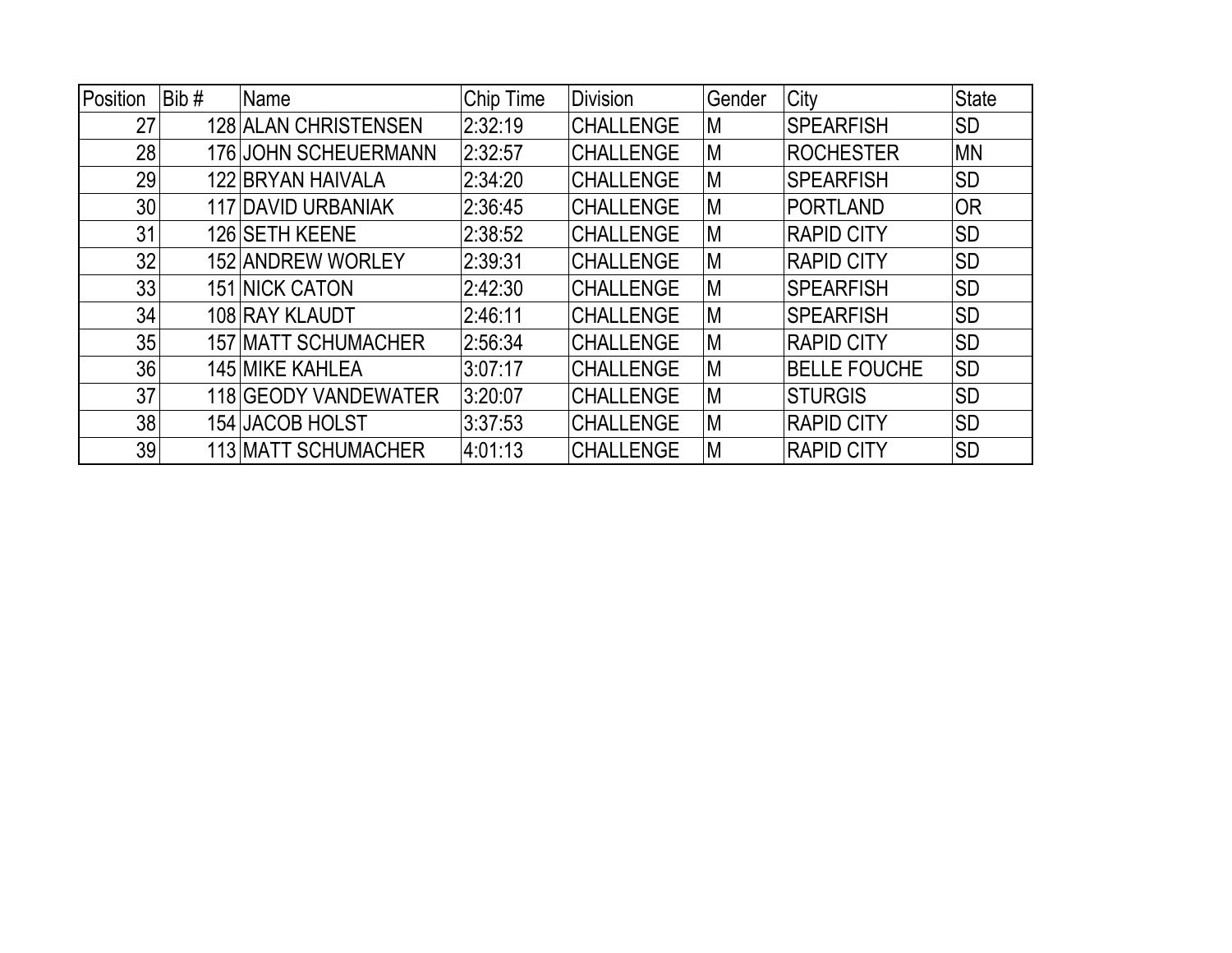| <b>2015 BEAR LODGE CLASSIC CHALLENGE OVERALL RESULTS</b> |      |                            |           |                  |        |                      |              |  |  |
|----------------------------------------------------------|------|----------------------------|-----------|------------------|--------|----------------------|--------------|--|--|
| Position                                                 | Bib# | Name                       | Chip Time | <b>Division</b>  | Gender | City                 | <b>State</b> |  |  |
|                                                          |      | 153 BRAD STOVER            | 1:45:18   | <b>CHALLENGE</b> | M      | <b>RAPID CITY</b>    | <b>SD</b>    |  |  |
| $\overline{2}$                                           |      | <b>114 JUSTIN SLATTERY</b> | 1:50:04   | <b>CHALLENGE</b> | M      | <b>MAPLE GROVE</b>   | <b>MN</b>    |  |  |
| 3                                                        |      | 116 RAFAEL GARCIA          | 1:50:41   | <b>CHALLENGE</b> | M      | <b>CASPER</b>        | WY           |  |  |
| 4                                                        |      | 146 PHILLIP CLEMEN         | 1:53:20   | <b>CHALLENGE</b> | M      | <b>RAPID CITY</b>    | <b>SD</b>    |  |  |
| 5                                                        |      | 129 KEN DENZIN             | 1:53:53   | <b>CHALLENGE</b> | M      | <b>SUNDANCE</b>      | <b>WY</b>    |  |  |
| 6                                                        |      | 144 ARIC BALSTER           | 1:56:10   | <b>CHALLENGE</b> | M      | <b>WHITEWOOD</b>     | <b>SD</b>    |  |  |
| $\overline{7}$                                           |      | 120 ZACK AGENA             | 1:59:08   | <b>CHALLENGE</b> | M      | <b>RAPID CITY</b>    | <b>SD</b>    |  |  |
| 8                                                        |      | 132 TREY DUNAGAN           | 1:59:44   | <b>CHALLENGE</b> | M      | <b>OKLAHOMA CITY</b> | OK           |  |  |
| 9                                                        | 111  | <b>THAEN REEVES</b>        | 2:06:07   | <b>CHALLENGE</b> | M      | <b>MOORCROFT</b>     | WY           |  |  |
| 10                                                       |      | <b>133 JASON SCHAUER</b>   | 2:06:08   | <b>CHALLENGE</b> | M      | <b>WASHBURN</b>      | <b>ND</b>    |  |  |
| 11                                                       |      | 105 KIM GREENLEE           | 2:06:14   | <b>CHALLENGE</b> | F      | <b>SPEARFISH</b>     | <b>SD</b>    |  |  |
| 12                                                       |      | 119 RYAN KROGSTAD          | 2:07:16   | <b>CHALLENGE</b> | M      | <b>STURGIS</b>       | <b>SD</b>    |  |  |
| 13                                                       |      | 155 DAVID DRUNDSTROM       | 2:08:59   | <b>CHALLENGE</b> | M      | <b>RAPID CITY</b>    | <b>SD</b>    |  |  |
| 14                                                       |      | 139 TRISH DINKINS          | 2:10:19   | <b>CHALLENGE</b> | F      | <b>HERMOSA</b>       | <b>SD</b>    |  |  |
| 15                                                       |      | 112 BOB ROWLES             | 2:10:19   | <b>CHALLENGE</b> | M      | <b>RAPID CITY</b>    | <b>SD</b>    |  |  |
| 16                                                       |      | 140 ROBERT COTA            | 2:11:10   | <b>CHALLENGE</b> | M      | <b>SPEARFISH</b>     | <b>SD</b>    |  |  |
| 17                                                       |      | 141 DIANA RETH             | 2:12:09   | <b>CHALLENGE</b> | F      | <b>SPEARFISH</b>     | <b>SD</b>    |  |  |
| 18                                                       |      | <b>125 JOHN GERLACH</b>    | 2:13:19   | <b>CHALLENGE</b> | M      | <b>RAPID CITY</b>    | <b>SD</b>    |  |  |
| 19                                                       |      | <b>156 MICHAEL ADAMS</b>   | 2:13:40   | <b>CHALLENGE</b> | M      | <b>SPEARFISH</b>     | <b>SD</b>    |  |  |
| 20                                                       |      | 138 MATT MOOMAN            | 2:13:44   | <b>CHALLENGE</b> | M      | <b>SPEARFISH</b>     | <b>SD</b>    |  |  |
| 21                                                       |      | 121 LAUREL WINKENWERDER    | 2:14:26   | <b>CHALLENGE</b> | F      | <b>RAPID CITY</b>    | <b>SD</b>    |  |  |
| 22                                                       |      | 104 JOHN FITZGERALD        | 2:16:19   | <b>CHALLENGE</b> | M      | <b>HOT SPRINGS</b>   | <b>SD</b>    |  |  |
| 23                                                       |      | 107 JUSTIN KEIRY           | 2:21:10   | <b>CHALLENGE</b> | M      | <b>SPEARFISH</b>     | <b>SD</b>    |  |  |
| 24                                                       |      | 100 TOM BARNETT            | 2:23:42   | <b>CHALLENGE</b> | M      | <b>GILLETTE</b>      | WY           |  |  |
| 25                                                       |      | <b>147 LUKE BOETTCHER</b>  | 2:24:01   | <b>CHALLENGE</b> | M      | <b>VALE</b>          | <b>SD</b>    |  |  |
| 26                                                       |      | 134 RIIS CHRISTENSEN       | 2:24:04   | <b>CHALLENGE</b> | M      | <b>RAPID CITY</b>    | <b>SD</b>    |  |  |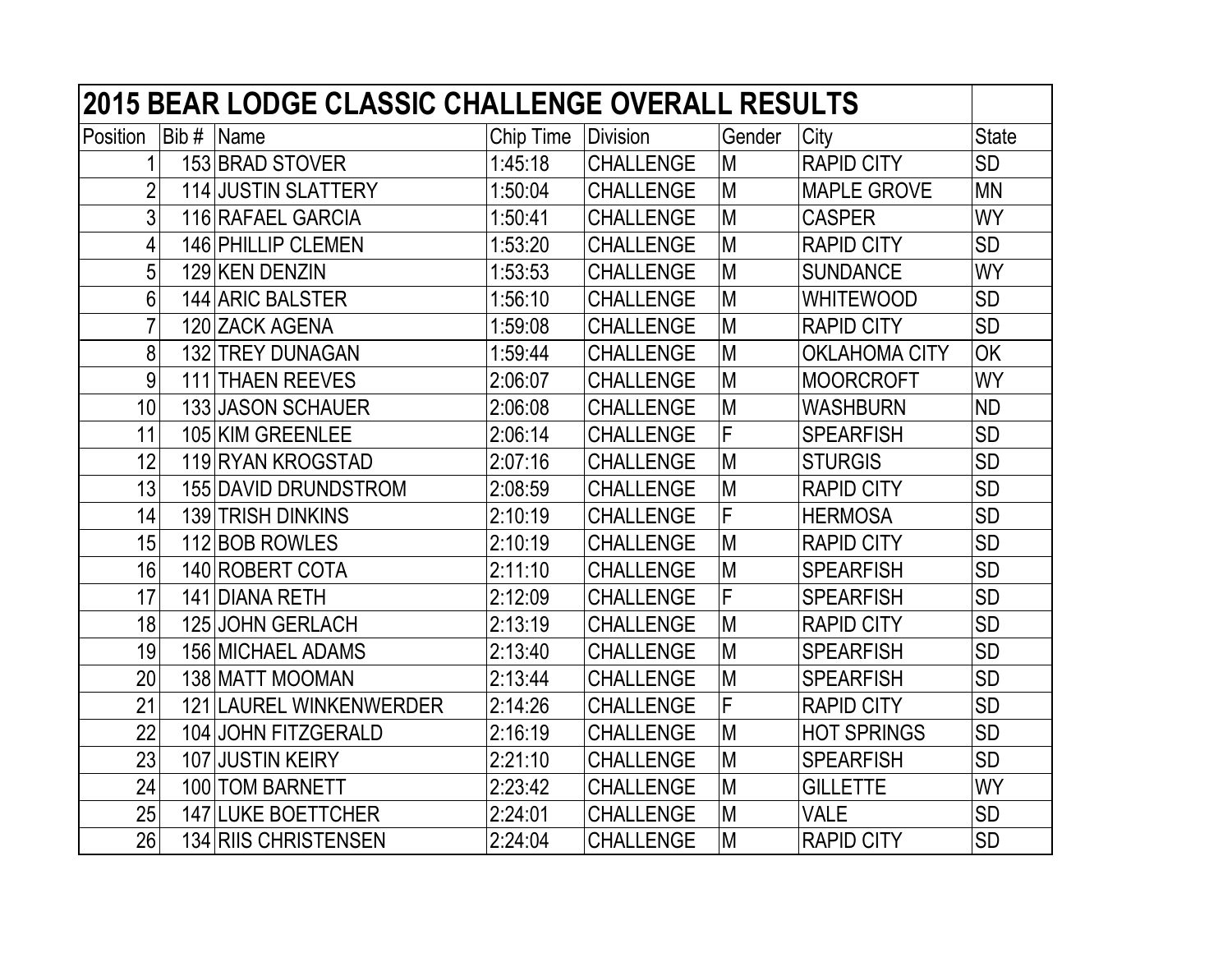| Position | Bib $#$ | Name                        | Chip Time | Division         | Gender | City                | <b>State</b> |
|----------|---------|-----------------------------|-----------|------------------|--------|---------------------|--------------|
| 27       |         | 101 ALYSSA BIEL             | 2:24:15   | <b>CHALLENGE</b> | F      | <b>SPEARFISH</b>    | <b>SD</b>    |
| 28       |         | 159 KENNEDY TEESLINK        | 2:24:58   | <b>CHALLENGE</b> | F      | <b>RAPID CITY</b>   | <b>SD</b>    |
| 29       |         | <b>158 KATIE TEESLINK</b>   | 2:25:03   | <b>CHALLENGE</b> | F      | <b>RAPID CITY</b>   | <b>SD</b>    |
| 30       | 127     | <b>JONAS WEISS</b>          | 2:26:00   | <b>CHALLENGE</b> | M      | <b>HOT SPRINGS</b>  | <b>SD</b>    |
| 31       |         | 106 GRANT HODECKER          | 2:26:07   | <b>CHALLENGE</b> | M      | <b>CASPER</b>       | <b>WY</b>    |
| 32       |         | <b>135 ROB CHRISTENSEN</b>  | 2:27:21   | <b>CHALLENGE</b> | M      | <b>RAPID CITY</b>   | <b>SD</b>    |
| 33       |         | 142 MARK NELSON             | 2:30:14   | <b>CHALLENGE</b> | M      | <b>SPEARFISH</b>    | <b>SD</b>    |
| 34       |         | <b>128 ALAN CHRISTENSEN</b> | 2:32:19   | <b>CHALLENGE</b> | M      | <b>SPEARFISH</b>    | <b>SD</b>    |
| 35       |         | 176 JOHN SCHEUERMANN        | 2:32:57   | <b>CHALLENGE</b> | M      | <b>ROCHESTER</b>    | <b>MN</b>    |
| 36       |         | 124 KATHY HAIVALA           | 2:34:19   | <b>CHALLENGE</b> | F      | <b>SPEARFISH</b>    | <b>SD</b>    |
| 37       |         | 122 BRYAN HAIVALA           | 2:34:20   | <b>CHALLENGE</b> | M      | <b>SPEARFISH</b>    | <b>SD</b>    |
| 38       |         | 130 JENNIFER BUSH           | 2:35:54   | <b>CHALLENGE</b> | F      | <b>STURGIS</b>      | <b>SD</b>    |
| 39       |         | <b>117 DAVID URBANIAK</b>   | 2:36:45   | <b>CHALLENGE</b> | M      | <b>PORTLAND</b>     | <b>OR</b>    |
| 40       |         | 126 SETH KEENE              | 2:38:52   | <b>CHALLENGE</b> | M      | <b>RAPID CITY</b>   | <b>SD</b>    |
| 41       |         | 152 ANDREW WORLEY           | 2:39:31   | <b>CHALLENGE</b> | M      | <b>RAPID CITY</b>   | <b>SD</b>    |
| 42       |         | 137 CARA HAIAR              | 2:39:33   | <b>CHALLENGE</b> | F      | <b>RAPID CITY</b>   | <b>SD</b>    |
| 43       |         | 150 ERIN KELLY              | 2:40:43   | <b>CHALLENGE</b> | F      | <b>SPEARFISH</b>    | <b>SD</b>    |
| 44       |         | <b>151 NICK CATON</b>       | 2:42:30   | <b>CHALLENGE</b> | M      | <b>SPEARFISH</b>    | <b>SD</b>    |
| 45       |         | 108 RAY KLAUDT              | 2:46:11   | <b>CHALLENGE</b> | M      | <b>SPEARFISH</b>    | <b>SD</b>    |
| 46       |         | <b>157 MATT SCHUMACHER</b>  | 2:56:34   | <b>CHALLENGE</b> | M      | <b>RAPID CITY</b>   | <b>SD</b>    |
| 47       |         | <b>145 MIKE KAHLEA</b>      | 3:07:17   | <b>CHALLENGE</b> | M      | <b>BELLE FOUCHE</b> | <b>SD</b>    |
| 48       |         | 131 GARRICK APPLEGATE       | 3:08:15   | <b>CHALLENGE</b> | F      | <b>STURGIS</b>      | <b>SD</b>    |
| 49       |         | 118 GEODY VANDEWATER        | 3:20:07   | <b>CHALLENGE</b> | M      | <b>STURGIS</b>      | <b>SD</b>    |
| 50       |         | 154 JACOB HOLST             | 3:37:53   | <b>CHALLENGE</b> | M      | <b>RAPID CITY</b>   | <b>SD</b>    |
| 51       |         | 113 MATT SCHUMACHER         | 4:01:13   | <b>CHALLENGE</b> | M      | <b>RAPID CITY</b>   | <b>SD</b>    |
| 52       |         | 136 KAREN LINDSAY           | 4:11:53   | <b>CHALLENGE</b> | F      | <b>RAPID CITY</b>   | <b>SD</b>    |
| 53       |         | 143 DANIELLE LOVE           | 4:11:55   | <b>CHALLENGE</b> | F      | <b>RAPID CITY</b>   | <b>SD</b>    |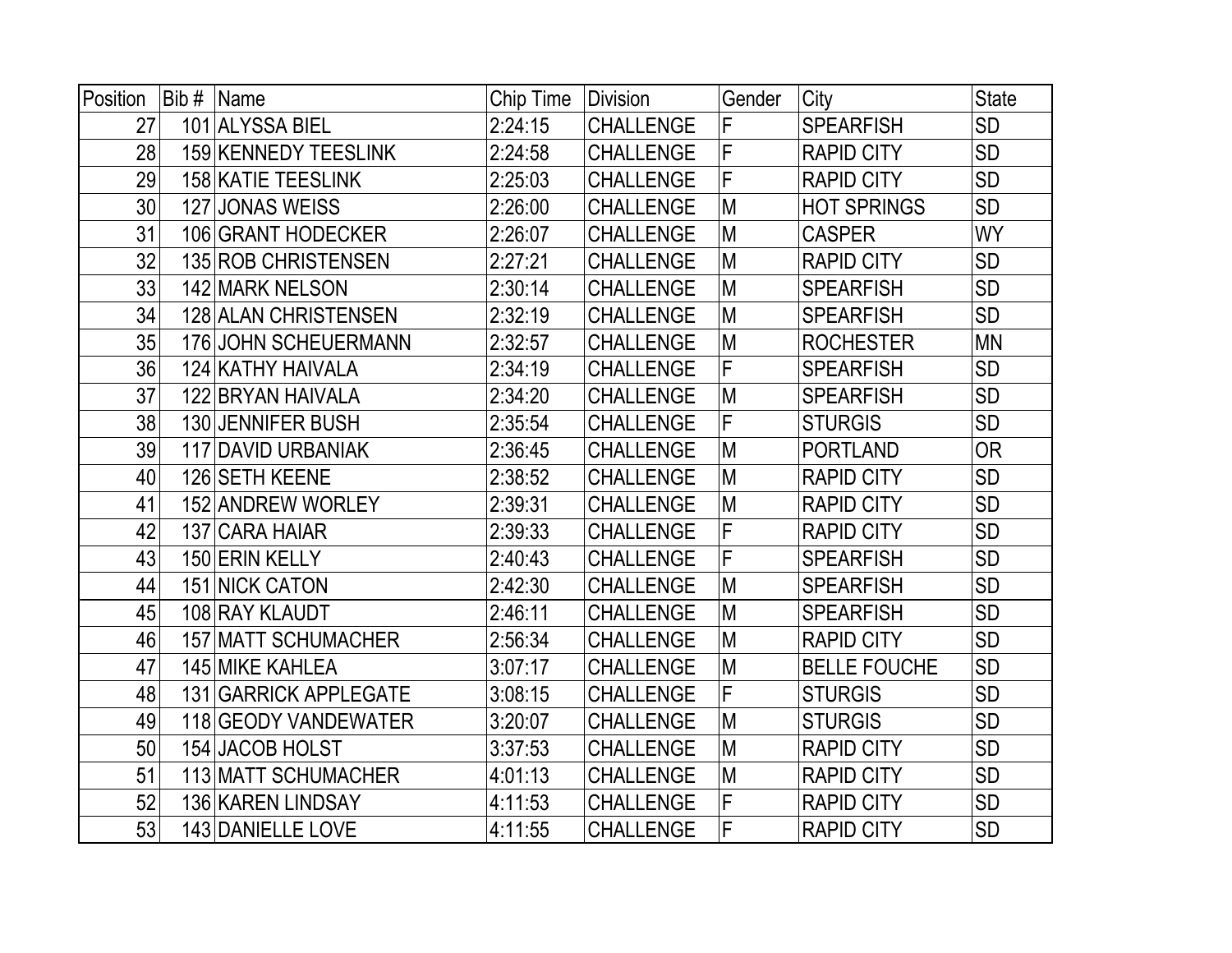|                |      | 2015 BEAR LODGE CLASSIC CHALLENGE OVERALL WOMEN |           |                  |        |                   |              |
|----------------|------|-------------------------------------------------|-----------|------------------|--------|-------------------|--------------|
| Position       | Bib# | Name                                            | Chip Time | <b>Division</b>  | Gender | City              | <b>State</b> |
|                |      | 105 KIM GREENLEE                                | 2:06:14   | <b>CHALLENGE</b> | F      | <b>SPEARFISH</b>  | <b>SD</b>    |
| $\overline{2}$ |      | <b>139 TRISH DINKINS</b>                        | 2:10:19   | <b>CHALLENGE</b> | F      | <b>HERMOSA</b>    | <b>SD</b>    |
| 3              |      | 141 DIANA RETH                                  | 2:12:09   | <b>CHALLENGE</b> | F      | <b>SPEARFISH</b>  | <b>SD</b>    |
| 4              |      | 121 LAUREL WINKENWERDER                         | 2:14:26   | <b>CHALLENGE</b> | F      | <b>RAPID CITY</b> | <b>SD</b>    |
| 5              |      | 101 ALYSSA BIEL                                 | 2:24:15   | <b>CHALLENGE</b> | F      | <b>SPEARFISH</b>  | <b>SD</b>    |
| 6              |      | 159 KENNEDY TEESLINK                            | 2:24:58   | <b>CHALLENGE</b> | F      | <b>RAPID CITY</b> | <b>SD</b>    |
|                |      | <b>158 KATIE TEESLINK</b>                       | 2:25:03   | <b>CHALLENGE</b> | F      | <b>RAPID CITY</b> | <b>SD</b>    |
| 8              |      | 124 KATHY HAIVALA                               | 2:34:19   | <b>CHALLENGE</b> | F      | <b>SPEARFISH</b>  | <b>SD</b>    |
| 9              |      | 130 JENNIFER BUSH                               | 2:35:54   | <b>CHALLENGE</b> | F      | <b>STURGIS</b>    | <b>SD</b>    |
| 10             |      | 137 CARA HAIAR                                  | 2:39:33   | <b>CHALLENGE</b> | F      | <b>RAPID CITY</b> | <b>SD</b>    |
| 11             |      | 150 ERIN KELLY                                  | 2:40:43   | <b>CHALLENGE</b> | F      | <b>SPEARFISH</b>  | <b>SD</b>    |
| 12             |      | 131 GARRICK APPLEGATE                           | 3:08:15   | <b>CHALLENGE</b> | F      | <b>STURGIS</b>    | <b>SD</b>    |
| 13             |      | 136 KAREN LINDSAY                               | 4:11:53   | <b>CHALLENGE</b> | F      | <b>RAPID CITY</b> | <b>SD</b>    |
| 14             |      | 143 DANIELLE LOVE                               | 4:11:55   | <b>CHALLENGE</b> | F      | <b>RAPID CITY</b> | <b>SD</b>    |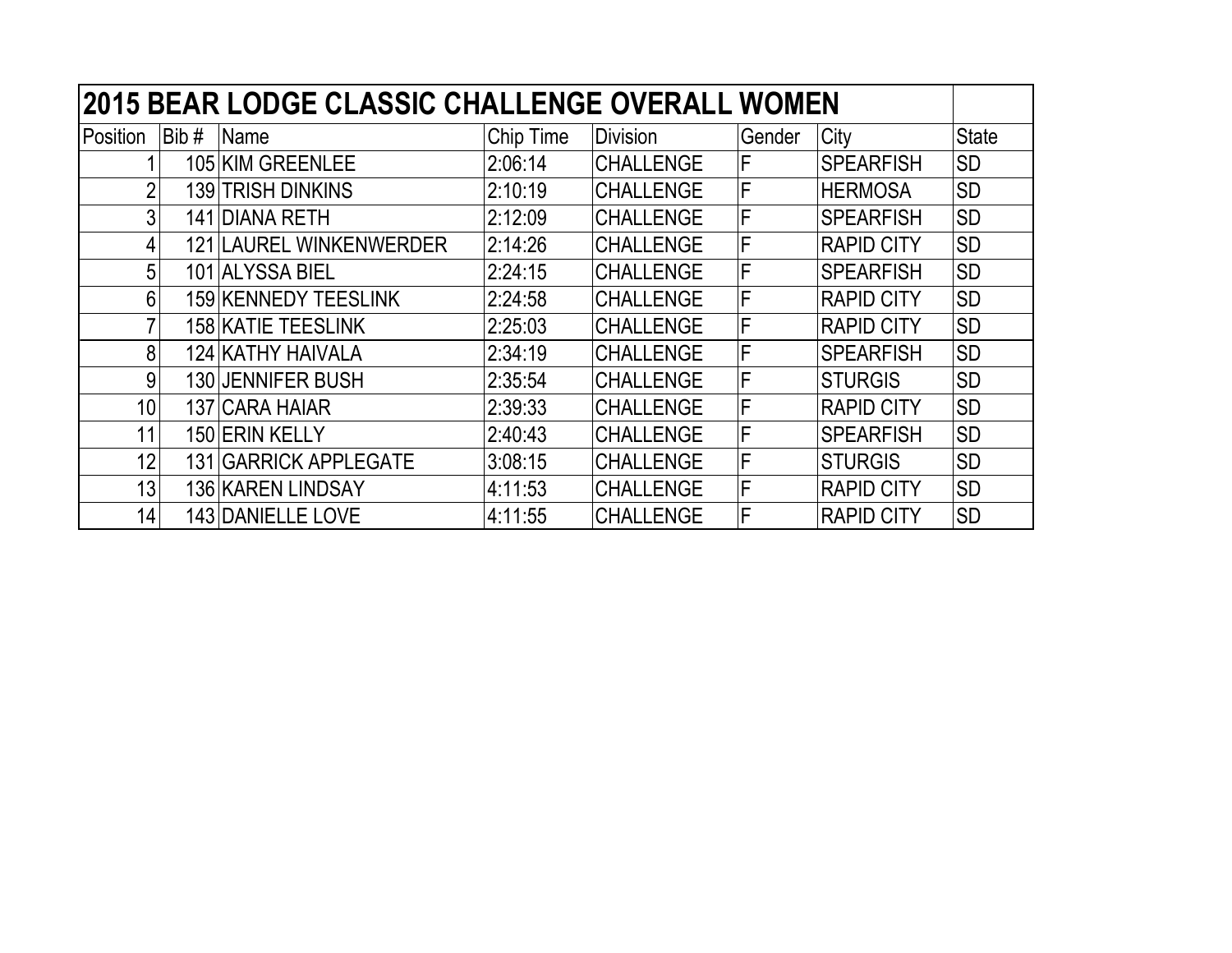|                 |      | <b>2015 BEAR LODGE CLASSIC CUB OVERALL MALES</b> |           |                 |        |      |                   |              |
|-----------------|------|--------------------------------------------------|-----------|-----------------|--------|------|-------------------|--------------|
| Position        | Bib# | Name                                             | Chip Time | <b>Division</b> | Gender | ∣Age | City              | <b>State</b> |
|                 |      | 200 KAIN PETERS                                  | 1:06:08   | <b>CUB</b>      | M      |      | 10 STURGIS        | <b>SD</b>    |
| $\overline{2}$  |      | 206 DRASON CRAIG                                 | 1:15:35   | <b>CUB</b>      | M      |      | <b>SPEARFISH</b>  | <b>SD</b>    |
| 3               |      | 201 BEAU PETERS                                  | 1:16:11   | <b>CUB</b>      | M      |      | 9 STURGIS         | <b>SD</b>    |
| 4               |      | 216 CHRIS TEESLINK                               | 1:17:49   | <b>CUB</b>      | M      |      | <b>RAPID CITY</b> | <b>SD</b>    |
| 5               |      | 203 CAEDEN REEVES                                | 1:26:46   | <b>CUB</b>      | M      |      | 13 MOORCROFT      | <b>WY</b>    |
| 6               |      | 215 JOHN HANSEN                                  | 1:30:03   | <b>CUB</b>      | M      |      | <b>SPEARFISH</b>  | <b>SD</b>    |
|                 |      | 213 MASON AUNE                                   | 1:30:17   | <b>CUB</b>      | M      |      | <b>CASPER</b>     | <b>WY</b>    |
| 8               |      | 202 JAKE PETERS                                  | 1:42:12   | <b>CUB</b>      | M      |      | 6 STURGIS         | <b>SD</b>    |
| 9               |      | 230 NOAH MANEVAL                                 | 1:49:24   | <b>CUB</b>      | M      |      | 10 RANCHESTER     | WY           |
| 10 <sup>1</sup> |      | 218 EVAN ROLES                                   | 2:03:08   | <b>CUB</b>      | M      |      | <b>SPEARFISH</b>  | <b>SD</b>    |
| 11              |      | 212 PAUL DINKINS                                 | 2:06:34   | <b>CUB</b>      | M      |      | <b>HERMOSA</b>    | <b>SD</b>    |
| 12              |      | 204 ALEX VIZUET                                  | 2:16:07   | <b>CUB</b>      | M      |      | 9 SUNDANCE        | <b>WY</b>    |
| 13              |      | 219 JACOB HEIDORN                                | 2:33:51   | <b>CUB</b>      | M      |      | <b>BLACK HAWK</b> | <b>SD</b>    |
| 14              |      | 205 MICHAEL MATTHESEEN                           | 2:45:01   | <b>CUB</b>      | M      |      | <b>RAPID CITY</b> | <b>SD</b>    |
| 15              |      | 207 DONNER CRAIG                                 | 2:45:05   | <b>CUB</b>      | M      |      | <b>SPEARFISH</b>  | <b>SD</b>    |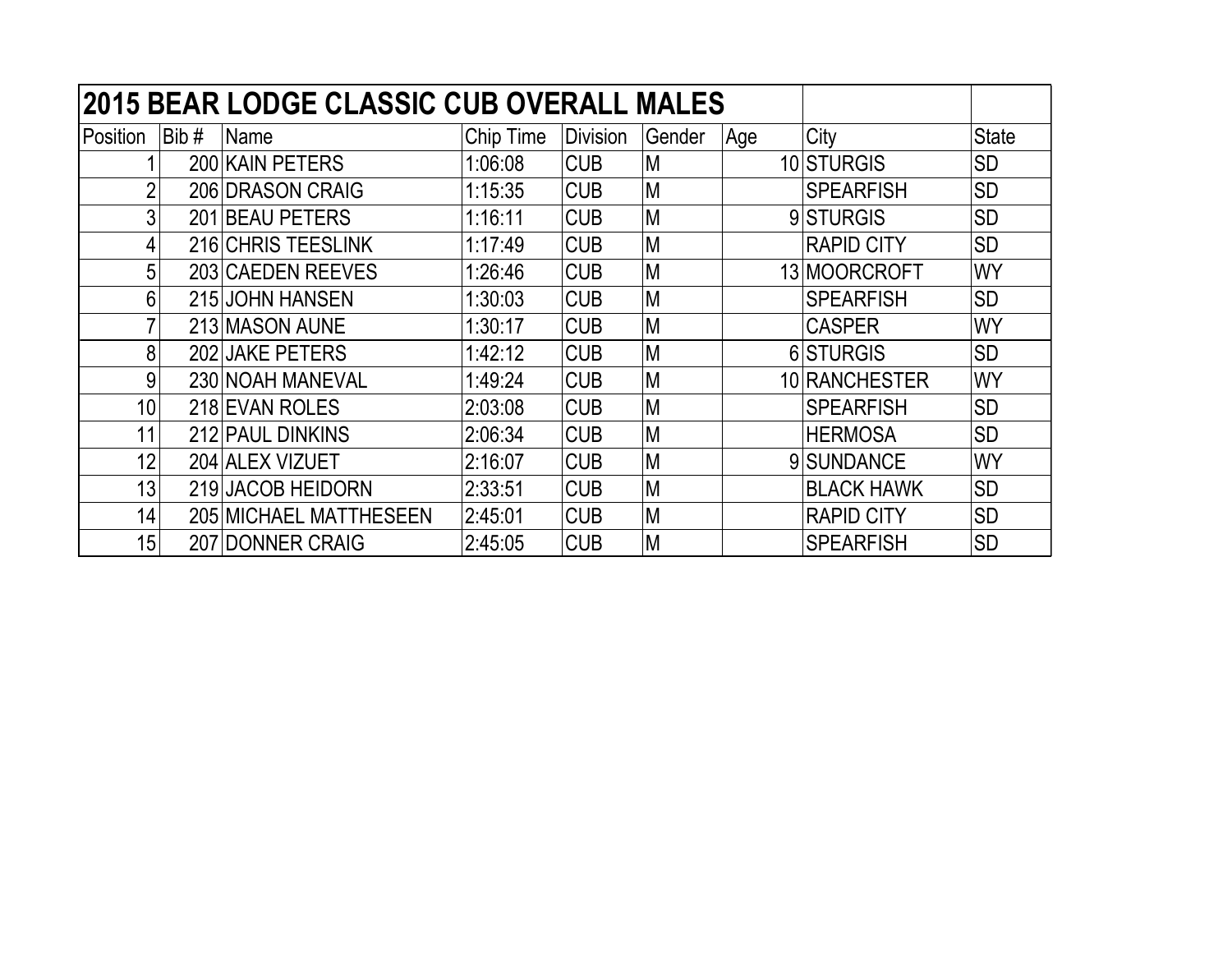| <b>2015 BEAR LODGE CLASSIC CUB OVERALL RESULTS</b> |      |                         |           |                 |        |     |                   |              |  |  |
|----------------------------------------------------|------|-------------------------|-----------|-----------------|--------|-----|-------------------|--------------|--|--|
| Position                                           | Bib# | Name                    | Chip Time | <b>Division</b> | Gender | Age | City              | <b>State</b> |  |  |
|                                                    |      | 200 KAIN PETERS         | 1:06:08   | <b>CUB</b>      | M      |     | 10 STURGIS        | <b>SD</b>    |  |  |
| $\overline{2}$                                     |      | 231 JOSIANN TRAINOR     | 1:12:16   | <b>CUB</b>      | F      |     | 40 GILLETTE       | <b>WY</b>    |  |  |
| 3                                                  |      | 206 DRASON CRAIG        | 1:15:35   | <b>CUB</b>      | M      |     | <b>SPEARFISH</b>  | <b>SD</b>    |  |  |
| 4                                                  |      | 201 BEAU PETERS         | 1:16:11   | <b>CUB</b>      | M      |     | 9STURGIS          | <b>SD</b>    |  |  |
| 5                                                  | 217  | <b>CASSIDY TEESLINK</b> | 1:17:48   | <b>CUB</b>      | F      |     | <b>RAPID CITY</b> | <b>SD</b>    |  |  |
| 6                                                  |      | 216 CHRIS TEESLINK      | 1:17:49   | <b>CUB</b>      | M      |     | <b>RAPID CITY</b> | <b>SD</b>    |  |  |
| 7                                                  |      | 203 CAEDEN REEVES       | 1:26:46   | <b>CUB</b>      | M      |     | 13 MOORCROFT      | <b>WY</b>    |  |  |
| 8                                                  |      | 215 JOHN HANSEN         | 1:30:03   | <b>CUB</b>      | M      |     | <b>SPEARFISH</b>  | <b>SD</b>    |  |  |
| 9                                                  |      | 213 MASON AUNE          | 1:30:17   | <b>CUB</b>      | M      |     | <b>CASPER</b>     | <b>WY</b>    |  |  |
| 10                                                 |      | 202 JAKE PETERS         | 1:42:12   | <b>CUB</b>      | M      |     | 6 STURGIS         | <b>SD</b>    |  |  |
| 11                                                 |      | 102 SONJA BRUE          | 1:47:53   | <b>CUB</b>      | F      |     | 41 GILLETTE       | <b>WY</b>    |  |  |
| 12                                                 |      | 230 NOAH MANEVAL        | 1:49:24   | <b>CUB</b>      | M      |     | 10 RANCHESTER     | WY           |  |  |
| 13                                                 |      | 208 KEERRIE APPLEGATE   | 2:00:39   | <b>CUB</b>      | F      |     | <b>STURGIS</b>    | <b>SD</b>    |  |  |
| 14                                                 |      | 218 EVAN ROLES          | 2:03:08   | <b>CUB</b>      | M      |     | <b>SPEARFISH</b>  | <b>SD</b>    |  |  |
| 15                                                 |      | 211 NOVALI DINKINS      | 2:06:33   | <b>CUB</b>      | F      |     | <b>HERMOSA</b>    | <b>SD</b>    |  |  |
| 16                                                 |      | 212 PAUL DINKINS        | 2:06:34   | <b>CUB</b>      | M      |     | <b>HERMOSA</b>    | <b>SD</b>    |  |  |
| 17                                                 |      | 204 ALEX VIZUET         | 2:16:07   | <b>CUB</b>      | M      |     | 9 SUNDANCE        | <b>WY</b>    |  |  |
| 18                                                 |      | 210 ADDISYN JOLLEY      | 2:30:51   | <b>CUB</b>      | F      |     | <b>STURGIS</b>    | <b>SD</b>    |  |  |
| 19                                                 |      | 219 JACOB HEIDORN       | 2:33:51   | <b>CUB</b>      | M      |     | <b>BLACK HAWK</b> | <b>SD</b>    |  |  |
| 20                                                 |      | 209 ZABREE BUSH         | 2:34:30   | <b>CUB</b>      | F      |     | <b>STURGIS</b>    | <b>SD</b>    |  |  |
| 21                                                 |      | 205 MICHAEL MATTHESEEN  | 2:45:01   | <b>CUB</b>      | M      |     | <b>RAPID CITY</b> | <b>SD</b>    |  |  |
| 22                                                 |      | 214 CATHY MATTHESEN     | 2:45:04   | <b>CUB</b>      | F      |     | <b>RAPID CITY</b> | <b>SD</b>    |  |  |
| 23                                                 |      | 207 DONNER CRAIG        | 2:45:05   | <b>CUB</b>      | M      |     | <b>SPEARFISH</b>  | <b>SD</b>    |  |  |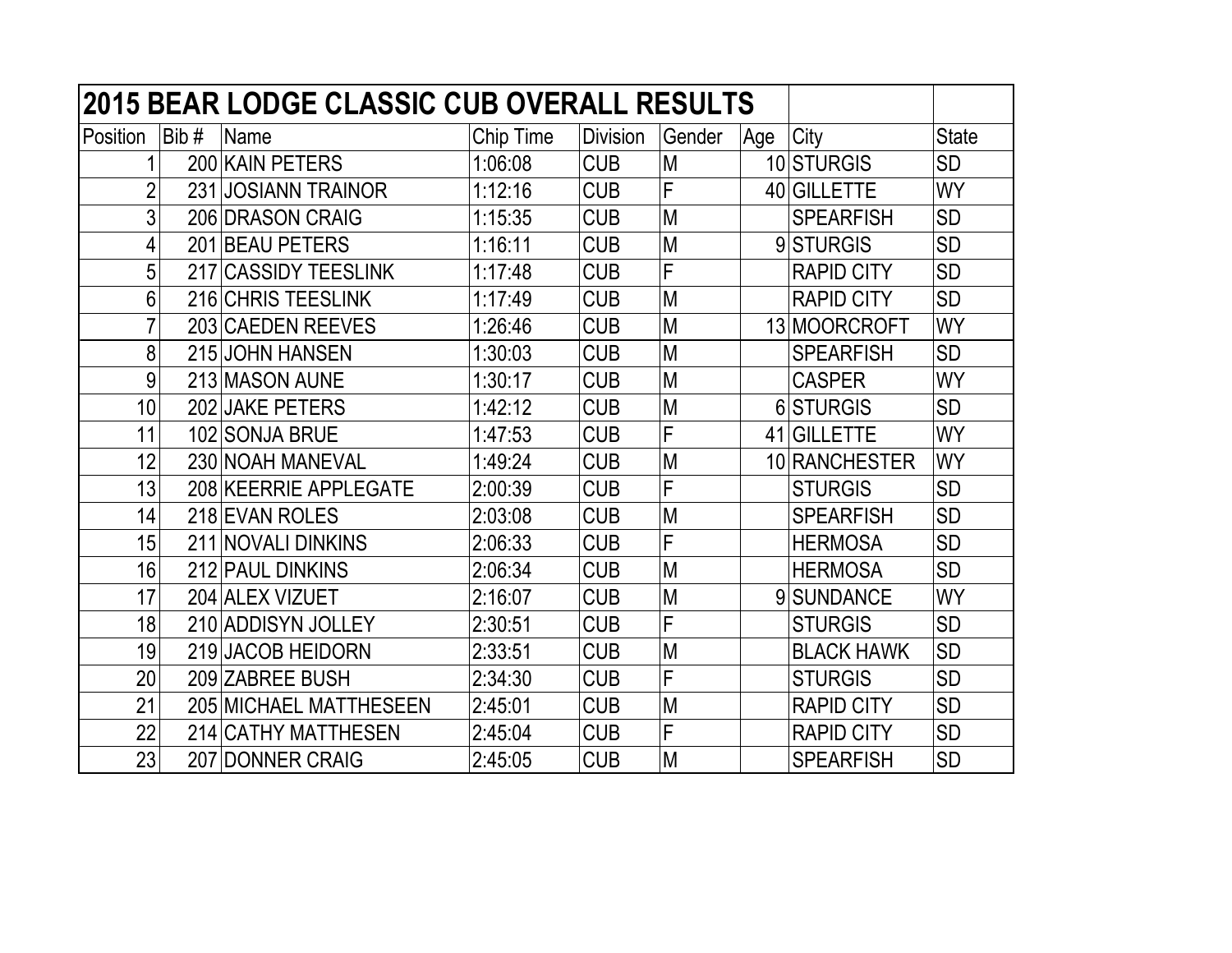|                |         | 2015 BEAR LODGE CLASSIC CUB OVERALL FEMALES |           |            |        |     |                   |              |
|----------------|---------|---------------------------------------------|-----------|------------|--------|-----|-------------------|--------------|
| Position       | Bib $#$ | Name                                        | Chip Time | Division   | Gender | Age | City              | <b>State</b> |
|                |         | 231 JOSIANN TRAINOR                         | 1:12:16   | <b>CUB</b> |        |     | 40 GILLETTE       | <b>WY</b>    |
| $\overline{2}$ |         | 217 CASSIDY TEESLINK                        | 1:17:48   | <b>CUB</b> | F      |     | <b>RAPID CITY</b> | <b>SD</b>    |
| 3              |         | 102 SONJA BRUE                              | 1:47:53   | <b>CUB</b> | F      |     | 41 GILLETTE       | <b>WY</b>    |
| 4              |         | 208 KEERRIE APPLEGATE                       | 2:00:39   | <b>CUB</b> | F      |     | <b>STURGIS</b>    | <b>SD</b>    |
| 5              |         | 211 NOVALI DINKINS                          | 2:06:33   | <b>CUB</b> | F      |     | <b>HERMOSA</b>    | <b>SD</b>    |
| 6              |         | 210 ADDISYN JOLLEY                          | 2:30:51   | <b>CUB</b> | F      |     | <b>STURGIS</b>    | <b>SD</b>    |
| 7              |         | 209 ZABREE BUSH                             | 2:34:30   | <b>CUB</b> | F      |     | <b>STURGIS</b>    | <b>SD</b>    |
| 8 <sup>1</sup> |         | 214 CATHY MATTHESEN                         | 2:45:04   | <b>CUB</b> | F      |     | <b>RAPID CITY</b> | <b>SD</b>    |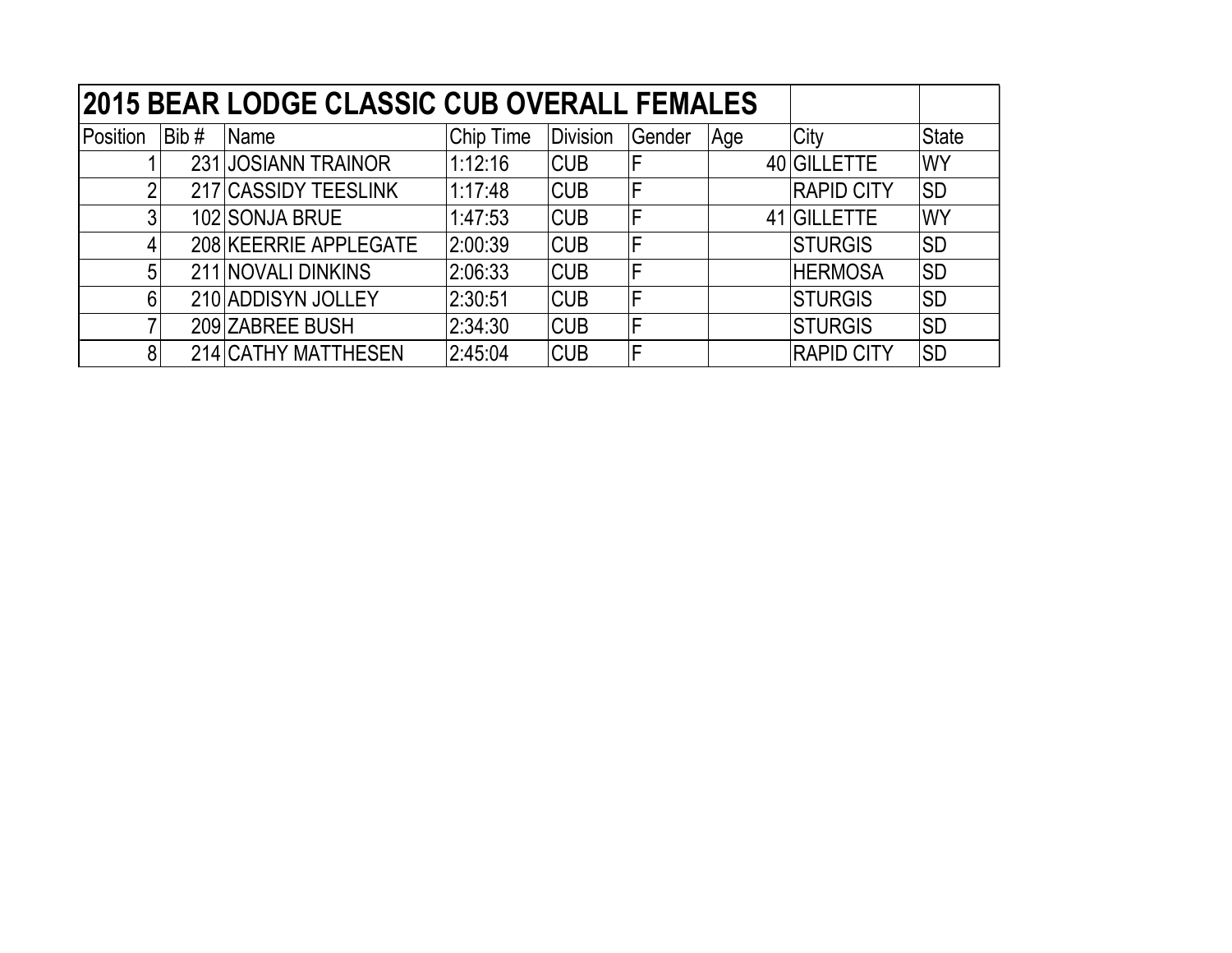|                | <b>2015 BEAR LODGE CLASSIC EPIC OVERALL MEN'S RESULTS</b> |           |                 |        |                   |              |
|----------------|-----------------------------------------------------------|-----------|-----------------|--------|-------------------|--------------|
| Position       | Bib $#$ Name                                              | Chip Time | <b>Division</b> | Gender | City              | <b>State</b> |
| 1              | 52 JAMES MEYER                                            | 2:09:53   | <b>EPIC</b>     | M      | <b>SPEARFISH</b>  | <b>SD</b>    |
| $\overline{2}$ | 47 DAVID OLSON                                            | 2:12:57   | <b>EPIC</b>     | M      | <b>SPEARFISH</b>  | <b>SD</b>    |
| 3              | 12 ZACH STONE                                             | 2:14:08   | <b>EPIC</b>     | M      | <b>SPEARFISH</b>  | <b>SD</b>    |
| 4              | 34 KENT RENAUD                                            | 2:16:41   | <b>EPIC</b>     | M      | <b>RAPID CITY</b> | <b>SD</b>    |
| 5              | 41 BRIAN STAMPE                                           | 2:22:53   | <b>EPIC</b>     | M      | <b>SPEARFISH</b>  | <b>SD</b>    |
| $6\phantom{a}$ | 25 JIM STONE                                              | 2:23:47   | <b>EPIC</b>     | M      | <b>RAPID CITY</b> | <b>SD</b>    |
| $\overline{7}$ | 1 BEARY BELKIN                                            | 2:24:15   | <b>EPIC</b>     | M      |                   |              |
| 8              | <b>36 KEVIN FORRESTER</b>                                 | 2:24:49   | <b>EPIC</b>     | M      | <b>STURGIS</b>    | <b>SD</b>    |
| 9              | 38 GEOFF GLOCERI                                          | 2:27:03   | <b>EPIC</b>     | M      | <b>SPEARFISH</b>  | <b>SD</b>    |
| 10             | 35 JOHN KNIGHT                                            | 2:28:46   | <b>EPIC</b>     | M      | <b>BLACK HAWK</b> | <b>SD</b>    |
| 11             | 33 JESSE HANSEN                                           | 2:30:25   | <b>EPIC</b>     | M      | <b>SPEARFISH</b>  | <b>SD</b>    |
| 12             | 22 COREY MOSSET                                           | 2:31:04   | <b>EPIC</b>     | M      | <b>SPEARFISH</b>  | <b>SD</b>    |
| 13             | 5 ERIK GLOOD                                              | 2:33:05   | <b>EPIC</b>     | M      | <b>RAPID CITY</b> | <b>SD</b>    |
| 14             | 50 IAN ESTES                                              | 2:33:07   | <b>EPIC</b>     | M      | <b>RAPID CITY</b> | <b>SD</b>    |
| 15             | 19 MATTHEW WEIGEL                                         | 2:33:39   | <b>EPIC</b>     | M      | <b>SPEARFISH</b>  | <b>SD</b>    |
| 16             | 30 ERIK AUNE                                              | 2:34:52   | <b>EPIC</b>     | M      | <b>CASPER</b>     | <b>WY</b>    |
| 17             | <b>7 ERICH HAHN</b>                                       | 2:40:32   | <b>EPIC</b>     | M      | <b>RAPID CITY</b> | <b>SD</b>    |
| 18             | 37 JONATHAN RETH                                          | 2:41:08   | <b>EPIC</b>     | M      | <b>SPEARFISH</b>  | <b>SD</b>    |
| 19             | 32 CLINT CONNER                                           | 2:47:18   | <b>EPIC</b>     | M      | <b>CASPER</b>     | <b>WY</b>    |
| 20             | 43 BILL PHILLIPS                                          | 2:47:21   | <b>EPIC</b>     | M      | <b>STURGIS</b>    | <b>SD</b>    |
| 21             | 59 JAMIE GERLACH                                          | 2:49:26   | <b>EPIC</b>     | M      | <b>RAPID CITY</b> | <b>SD</b>    |
| 22             | <b>3 WILL CHAMBERS</b>                                    | 2:50:20   | <b>EPIC</b>     | M      | <b>CASPER</b>     | <b>WY</b>    |
| 23             | 29 OWEN BRITTON                                           | 2:51:18   | <b>EPIC</b>     | M      | <b>SPEARFISH</b>  | <b>SD</b>    |
| 24             | 4 JACE DOAN                                               | 2:54:34   | <b>EPIC</b>     | M      | <b>RAPID CITY</b> | <b>SD</b>    |
| 25             | 17 FERNANDO VAZQUEZ                                       | 2:54:51   | <b>EPIC</b>     | M      | <b>BURNSVILLE</b> | <b>MN</b>    |
| 26             | 40 PERRY JEWETT                                           | 2:56:02   | <b>EPIC</b>     | М      | <b>SPEARFISH</b>  | <b>SD</b>    |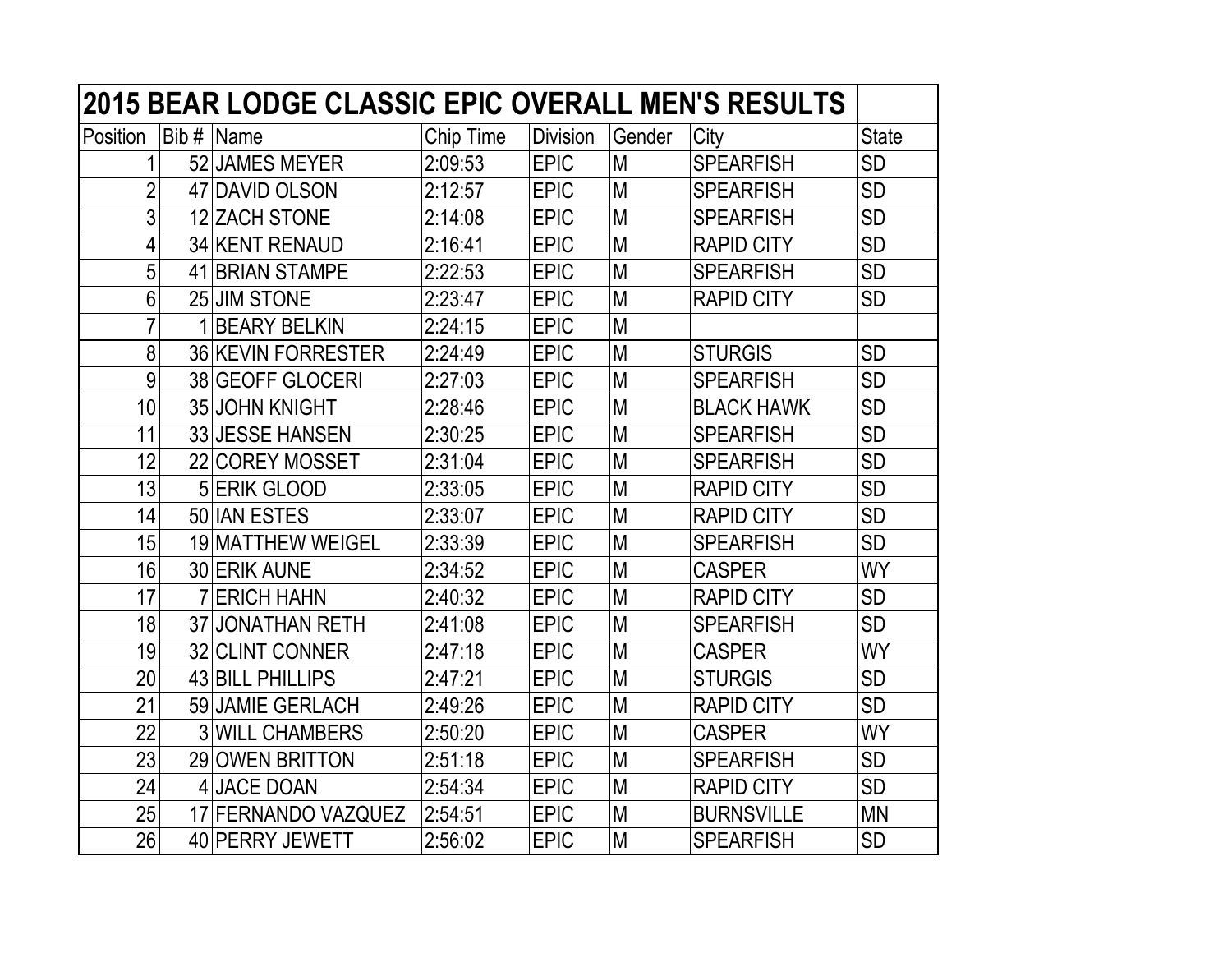| Position | Bib# | <b>Name</b>                  | Chip Time | <b>Division</b> | Gender | City                | <b>State</b> |
|----------|------|------------------------------|-----------|-----------------|--------|---------------------|--------------|
| 27       |      | 42 TODD BATTLES              | 2:56:05   | <b>EPIC</b>     | M      | <b>STURGIS</b>      | <b>SD</b>    |
| 28       |      | 45 JASON THORMAN             | 2:57:20   | <b>EPIC</b>     | M      | <b>SPEARFISH</b>    | <b>SD</b>    |
| 29       |      | 58 KENT MOORE                | 2:58:28   | <b>EPIC</b>     | M      | <b>STURGIS</b>      | SD           |
| 30       |      | 44 JONATHAN MCBURNER 2:59:33 |           | <b>EPIC</b>     | M      | <b>ROSENILLE</b>    | <b>MN</b>    |
| 31       |      | 53 ROD BRADLEY               | 3:00:37   | <b>EPIC</b>     | M      | <b>STURGIS</b>      | <b>SD</b>    |
| 32       |      | 31 LARRY JENSEN              | 3:00:45   | <b>EPIC</b>     | M      | <b>CHEYENNE</b>     | WY           |
| 33       |      | 28 JOHN BUSH                 | 3:02:05   | <b>EPIC</b>     | M      | <b>STURGIS</b>      | <b>SD</b>    |
| 34       |      | <b>15 NICK ROLFSMEIER</b>    | 3:02:19   | <b>EPIC</b>     | M      | <b>RAPID CITY</b>   | <b>SD</b>    |
| 35       |      | 16 BROCK SMITH               | 3:05:06   | <b>EPIC</b>     | M      | <b>RAPID CITY</b>   | <b>SD</b>    |
| 36       |      | 62 DALE CURRAN               | 3:06:34   | <b>EPIC</b>     | M      | <b>BELLE FOUCHE</b> | <b>SD</b>    |
| 37       |      | 26 JOHN MATTHESON            | 3:08:48   | <b>EPIC</b>     | M      | <b>RAPID CITY</b>   | <b>SD</b>    |
| 38       |      | 46 JOE HUDSON                | 3:17:10   | <b>EPIC</b>     | M      | <b>RAPID CITY</b>   | <b>SD</b>    |
| 39       |      | 56 JON CONOVER               | 3:23:29   | <b>EPIC</b>     | M      | <b>SPEARFISH</b>    | <b>SD</b>    |
| 40       |      | 14 JASON LEWIS               | 3:24:20   | <b>EPIC</b>     | M      | <b>CASPER</b>       | WY           |
| 41       |      | 27 PAYTON APPLEGATE          | 3:34:10   | <b>EPIC</b>     | M      | <b>STURGIS</b>      | <b>SD</b>    |
| 42       |      | 21 MARK WINSLOW              | 3:49:15   | <b>EPIC</b>     | M      | <b>CARVER</b>       | <b>MN</b>    |
| 43       |      | 57 NATE RITTERBUSH           | 3:53:26   | <b>EPIC</b>     | M      | <b>HOT SPRINGS</b>  | <b>SD</b>    |
| 44       |      | 48 JOSH TJEERDSMA            | 3:55:53   | <b>EPIC</b>     | M      | <b>RAPID CITY</b>   | <b>SD</b>    |
| 45       |      | 6 TREVOR GUNDERSON           | 4:07:45   | <b>EPIC</b>     | M      | <b>RAPID CITY</b>   | <b>SD</b>    |
| 46       |      | 51 ALAN DYMERSKI             | 4:14:13   | <b>EPIC</b>     | M      | <b>CHADRON</b>      | <b>NE</b>    |
| 47       |      | 10 MATTHEW JESTER            | 4:16:04   | <b>EPIC</b>     | M      | <b>GILLETTE</b>     | WY           |
| 48       |      | 24 BYRON STUTZMAN            | 4:36:56   | <b>EPIC</b>     | M      | <b>SUNDANCE</b>     | <b>WY</b>    |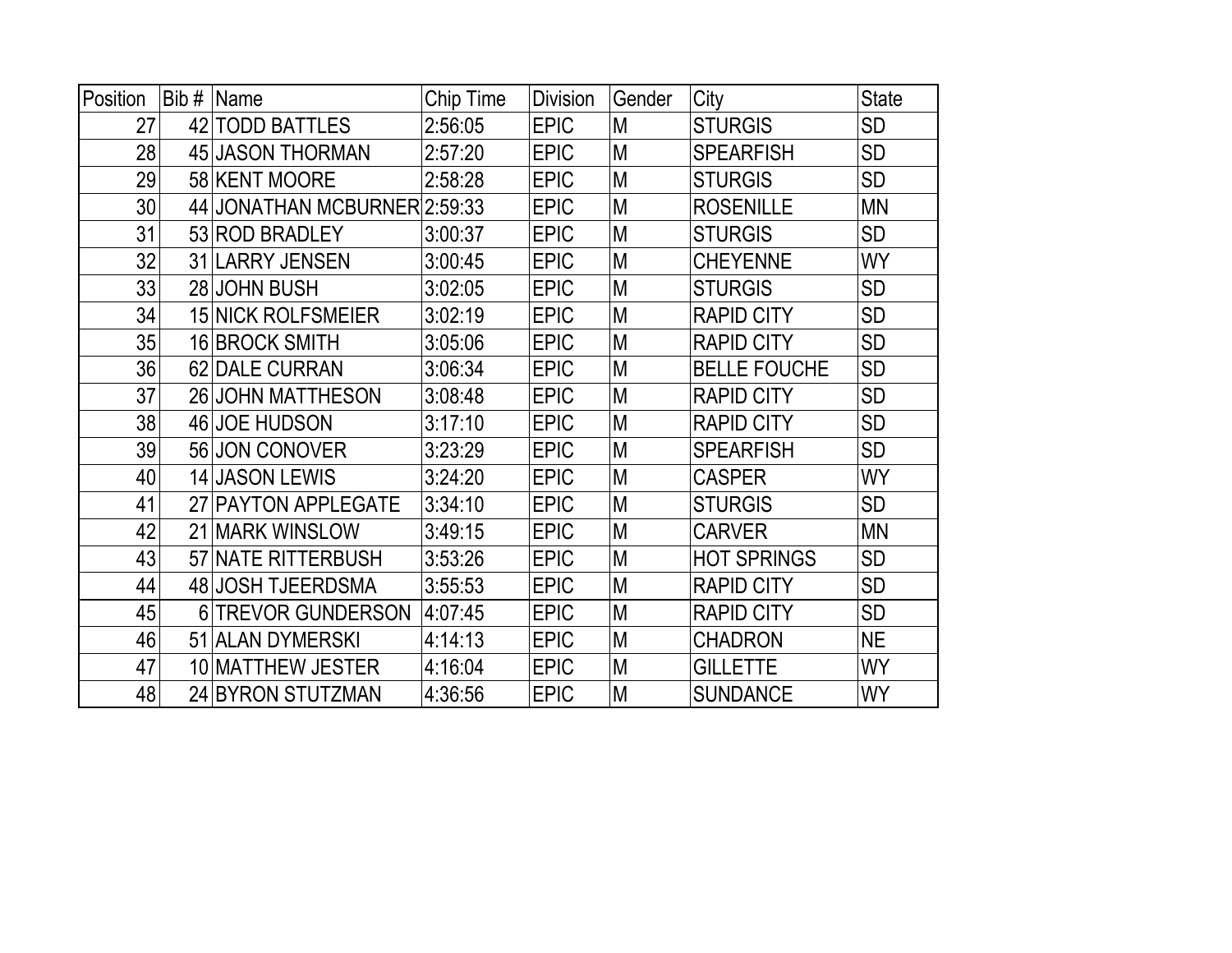|                |         | <b>2015 BEAR LODGE CLASSIC EPIC OVERALL RESULTS</b> |           |                 |        |                   |              |
|----------------|---------|-----------------------------------------------------|-----------|-----------------|--------|-------------------|--------------|
| Position       | Bib $#$ | Name                                                | Chip Time | <b>Division</b> | Gender | City              | <b>State</b> |
| 1              |         | 52 JAMES MEYER                                      | 2:09:53   | <b>EPIC</b>     | M      | <b>SPEARFISH</b>  | <b>SD</b>    |
| $\overline{2}$ |         | 47 DAVID OLSON                                      | 2:12:57   | <b>EPIC</b>     | M      | <b>SPEARFISH</b>  | <b>SD</b>    |
| 3              |         | 12 ZACH STONE                                       | 2:14:08   | <b>EPIC</b>     | M      | <b>SPEARFISH</b>  | <b>SD</b>    |
| 4              |         | <b>34 KENT RENAUD</b>                               | 2:16:41   | <b>EPIC</b>     | M      | <b>RAPID CITY</b> | <b>SD</b>    |
| 5              |         | 41 BRIAN STAMPE                                     | 2:22:53   | <b>EPIC</b>     | M      | <b>SPEARFISH</b>  | <b>SD</b>    |
| 6              |         | 25 JIM STONE                                        | 2:23:47   | <b>EPIC</b>     | M      | <b>RAPID CITY</b> | <b>SD</b>    |
| $\overline{7}$ |         | 1 BEARY BELKIN                                      | 2:24:15   | <b>EPIC</b>     | M      |                   |              |
| 8              |         | 36 KEVIN FORRESTER                                  | 2:24:49   | <b>EPIC</b>     | M      | <b>STURGIS</b>    | <b>SD</b>    |
| 9              |         | 38 GEOFF GLOCERI                                    | 2:27:03   | <b>EPIC</b>     | M      | <b>SPEARFISH</b>  | <b>SD</b>    |
| 10             |         | 35 JOHN KNIGHT                                      | 2:28:46   | <b>EPIC</b>     | M      | <b>BLACK HAWK</b> | <b>SD</b>    |
| 11             |         | 33 JESSE HANSEN                                     | 2:30:25   | <b>EPIC</b>     | M      | <b>SPEARFISH</b>  | <b>SD</b>    |
| 12             |         | 22 COREY MOSSET                                     | 2:31:04   | <b>EPIC</b>     | M      | <b>SPEARFISH</b>  | SD           |
| 13             |         | 5 ERIK GLOOD                                        | 2:33:05   | <b>EPIC</b>     | M      | <b>RAPID CITY</b> | <b>SD</b>    |
| 14             |         | 50 IAN ESTES                                        | 2:33:07   | <b>EPIC</b>     | M      | <b>RAPID CITY</b> | <b>SD</b>    |
| 15             |         | 19 MATTHEW WEIGEL                                   | 2:33:39   | <b>EPIC</b>     | M      | <b>SPEARFISH</b>  | SD           |
| 16             |         | 30 ERIK AUNE                                        | 2:34:52   | <b>EPIC</b>     | M      | <b>CASPER</b>     | WY           |
| 17             |         | <b>7 ERICH HAHN</b>                                 | 2:40:32   | <b>EPIC</b>     | M      | <b>RAPID CITY</b> | <b>SD</b>    |
| 18             |         | 37 JONATHAN RETH                                    | 2:41:08   | <b>EPIC</b>     | M      | <b>SPEARFISH</b>  | <b>SD</b>    |
| 19             |         | 20 KARA WEIGEL                                      | 2:46:40   | <b>EPIC</b>     | F      | <b>SPEARFISH</b>  | <b>SD</b>    |
| 20             |         | 32 CLINT CONNER                                     | 2:47:18   | <b>EPIC</b>     | M      | <b>CASPER</b>     | WY           |
| 21             |         | 43 BILL PHILLIPS                                    | 2:47:21   | <b>EPIC</b>     | M      | <b>STURGIS</b>    | <b>SD</b>    |
| 22             |         | 59 JAMIE GERLACH                                    | 2:49:26   | <b>EPIC</b>     | M      | <b>RAPID CITY</b> | <b>SD</b>    |
| 23             |         | <b>3 WILL CHAMBERS</b>                              | 2:50:20   | <b>EPIC</b>     | M      | <b>CASPER</b>     | <b>WY</b>    |
| 24             |         | 29 OWEN BRITTON                                     | 2:51:18   | <b>EPIC</b>     | M      | <b>SPEARFISH</b>  | <b>SD</b>    |
| 25             |         | 4 JACE DOAN                                         | 2:54:34   | <b>EPIC</b>     | M      | <b>RAPID CITY</b> | <b>SD</b>    |
| 26             |         | 17 FERNANDO VAZQUEZ                                 | 2:54:51   | <b>EPIC</b>     | M      | <b>BURNSVILLE</b> | <b>MN</b>    |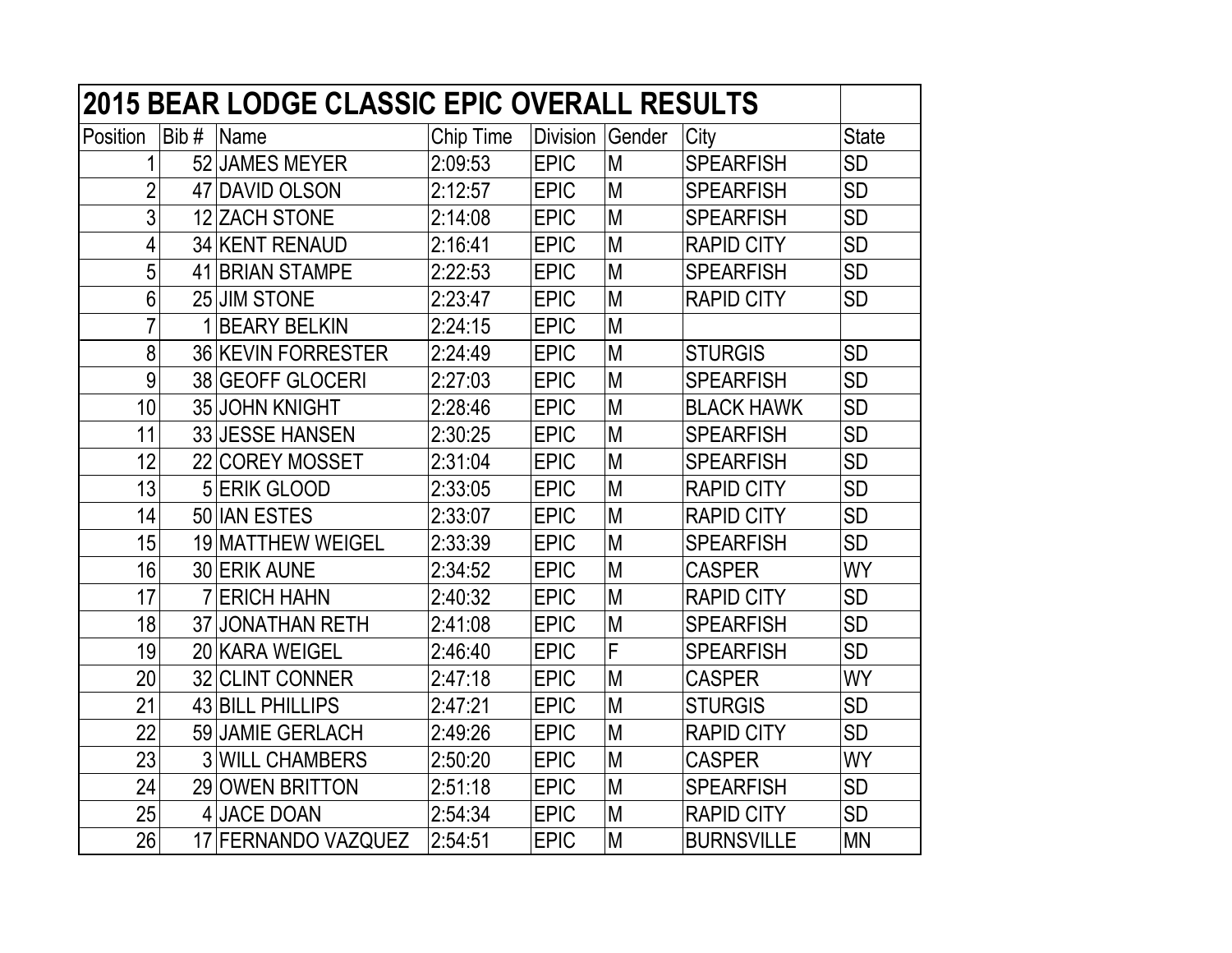| Position | Bib# | Name                         | Chip Time | <b>Division</b> | Gender | City                | <b>State</b> |
|----------|------|------------------------------|-----------|-----------------|--------|---------------------|--------------|
| 27       |      | 40 PERRY JEWETT              | 2:56:02   | <b>EPIC</b>     | M      | <b>SPEARFISH</b>    | <b>SD</b>    |
| 28       |      | 42 TODD BATTLES              | 2:56:05   | <b>EPIC</b>     | M      | <b>STURGIS</b>      | <b>SD</b>    |
| 29       |      | 45 JASON THORMAN             | 2:57:20   | <b>EPIC</b>     | M      | <b>SPEARFISH</b>    | <b>SD</b>    |
| 30       |      | 58 KENT MOORE                | 2:58:28   | <b>EPIC</b>     | M      | <b>STURGIS</b>      | <b>SD</b>    |
| 31       |      | 44 JONATHAN MCBURNER 2:59:33 |           | <b>EPIC</b>     | M      | <b>ROSENILLE</b>    | <b>MN</b>    |
| 32       |      | 53 ROD BRADLEY               | 3:00:37   | <b>EPIC</b>     | M      | <b>STURGIS</b>      | <b>SD</b>    |
| 33       |      | 31 LARRY JENSEN              | 3:00:45   | <b>EPIC</b>     | M      | <b>CHEYENNE</b>     | <b>WY</b>    |
| 34       |      | 28 JOHN BUSH                 | 3:02:05   | <b>EPIC</b>     | M      | <b>STURGIS</b>      | <b>SD</b>    |
| 35       |      | <b>15 NICK ROLFSMEIER</b>    | 3:02:19   | <b>EPIC</b>     | M      | <b>RAPID CITY</b>   | <b>SD</b>    |
| 36       |      | 16 BROCK SMITH               | 3:05:06   | <b>EPIC</b>     | M      | <b>RAPID CITY</b>   | <b>SD</b>    |
| 37       |      | 62 DALE CURRAN               | 3:06:34   | <b>EPIC</b>     | M      | <b>BELLE FOUCHE</b> | <b>SD</b>    |
| 38       |      | 26 JOHN MATTHESON            | 3:08:48   | <b>EPIC</b>     | M      | <b>RAPID CITY</b>   | <b>SD</b>    |
| 39       |      | 39 KRISTI JEWETT             | 3:16:09   | <b>EPIC</b>     | F      | <b>SPEARFISH</b>    | <b>SD</b>    |
| 40       |      | 46 JOE HUDSON                | 3:17:10   | <b>EPIC</b>     | M      | <b>RAPID CITY</b>   | <b>SD</b>    |
| 41       |      | 56 JON CONOVER               | 3:23:29   | <b>EPIC</b>     | M      | <b>SPEARFISH</b>    | <b>SD</b>    |
| 42       |      | 14 JASON LEWIS               | 3:24:20   | <b>EPIC</b>     | M      | <b>CASPER</b>       | <b>WY</b>    |
| 43       |      | 49 ALICIA BLEVINS            | 3:33:23   | <b>EPID</b>     | F      | <b>CASPER</b>       | <b>WY</b>    |
| 44       |      | 27 PAYTON APPLEGATE          | 3:34:10   | <b>EPIC</b>     | M      | <b>STURGIS</b>      | <b>SD</b>    |
| 45       |      | 21 MARK WINSLOW              | 3:49:15   | <b>EPIC</b>     | M      | <b>CARVER</b>       | <b>MN</b>    |
| 46       |      | <b>57 NATE RITTERBUSH</b>    | 3:53:26   | <b>EPIC</b>     | M      | <b>HOT SPRINGS</b>  | <b>SD</b>    |
| 47       |      | 48 JOSH TJEERDSMA            | 3:55:53   | <b>EPIC</b>     | M      | <b>RAPID CITY</b>   | <b>SD</b>    |
| 48       |      | 6 TREVOR GUNDERSON           | 4:07:45   | <b>EPIC</b>     | M      | <b>RAPID CITY</b>   | <b>SD</b>    |
| 49       |      | 51 ALAN DYMERSKI             | 4:14:13   | <b>EPIC</b>     | M      | <b>CHADRON</b>      | <b>NE</b>    |
| 50       |      | 10 MATTHEW JESTER            | 4:16:04   | <b>EPIC</b>     | M      | <b>GILLETTE</b>     | <b>WY</b>    |
| 51       |      | 24 BYRON STUTZMAN            | 4:36:56   | <b>EPIC</b>     | M      | <b>SUNDANCE</b>     | <b>WY</b>    |